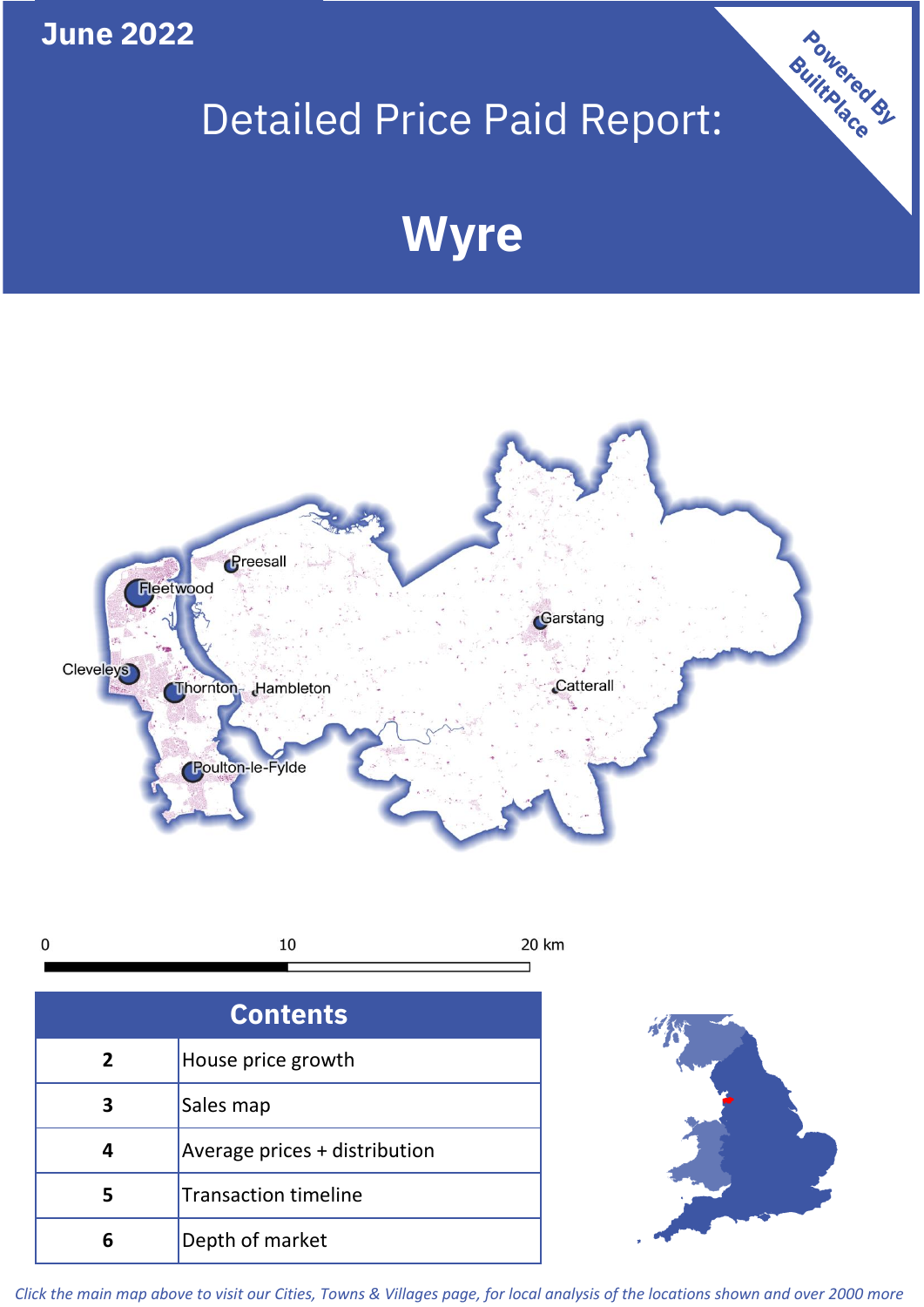## **Headline Data**

|                     | <b>Current level</b> | 3 month | <b>Annual</b> | 5 year | 10 year |
|---------------------|----------------------|---------|---------------|--------|---------|
| <b>House prices</b> | £195,172             | 4.0%    | 14.5%         | 28.8%  | 42.2%   |
| <b>Transactions</b> | 2,308                | $-8.4%$ | 20.4%         | 18.2%  | 74.6%   |

# **House Price Growth (April 2022 data)**

### *Annual Change in House Prices*



House prices in Wyre grew by 14.5% in the 12 months to April 2022 (based on 3-month smoothed data). By comparison national house prices grew by 10.7% and prices in the North West grew by 11.0% over the same period.

Wyre house prices are now 13.8% above their previous peak in 2007, compared to +36.0% for the North West and +52.9% across England.



#### *Year-To-Date Change in House Prices, December to April*

Local prices have grown by 3.2% in 2022 so far, compared to growth of 3.6% over the same period last year.

#### *Source: OS OpenData; UK House Price Index (Contains HM Land Registry data © Crown copyright)*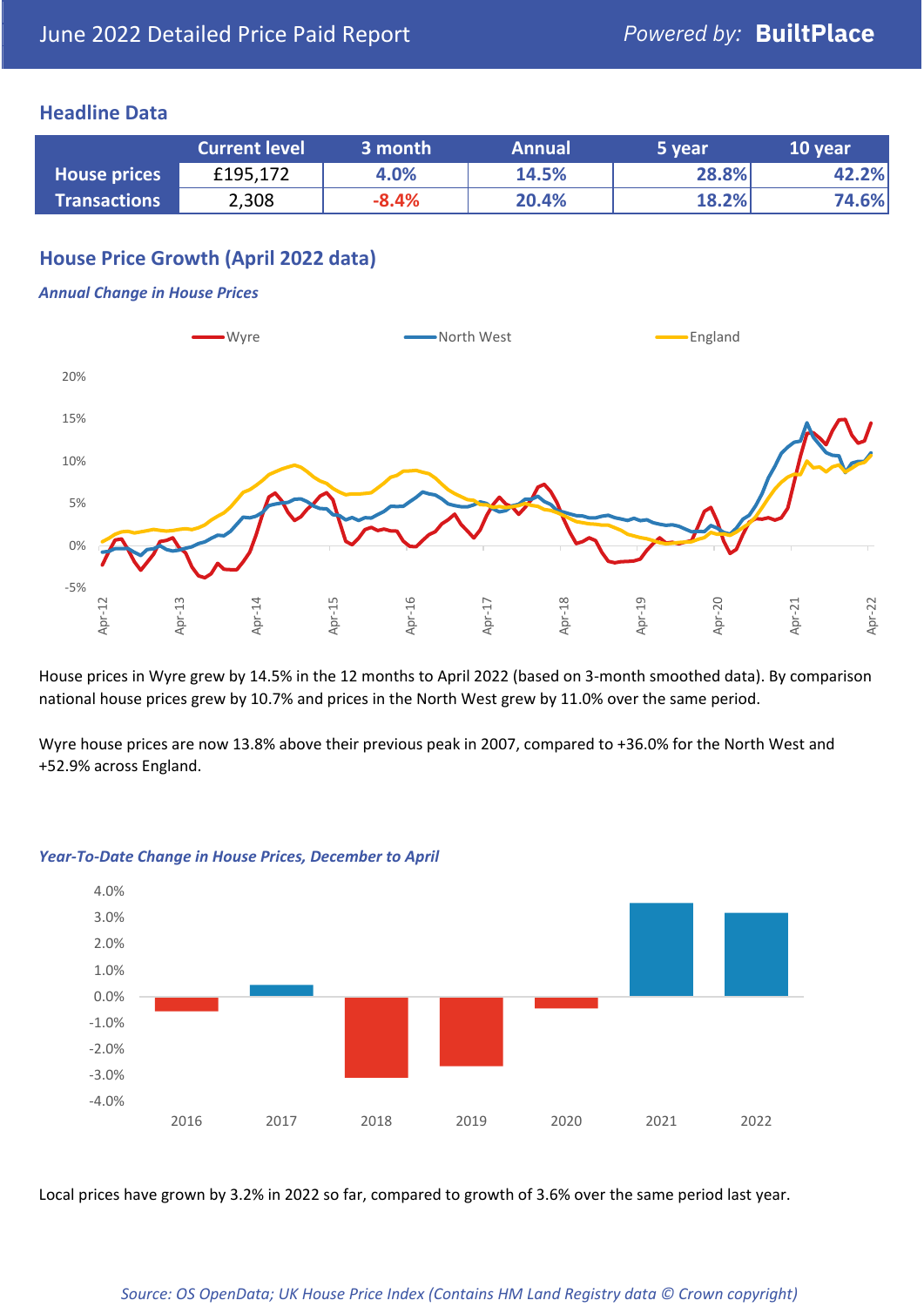# **House Price Map**

*12 months to April 2022*



*Each point is one postcode, coloured by the average value relative to all sales in this local authority (price bands are LA-specific quintiles).*

# **Map Key**

| Min      | <b>Max</b> |                            |
|----------|------------|----------------------------|
| Up to    | £118,000   | 1st quintile / lowest 20%  |
| £118,000 | £149,000   | 2nd quintile               |
| £149,000 | £185,000   | 3rd quintile               |
| £185,000 | £260,000   | 4th quintile               |
| £260,000 | and over   | 5th quintile / highest 20% |

*Source: OS OpenData; UK House Price Index (Contains HM Land Registry data © Crown copyright)*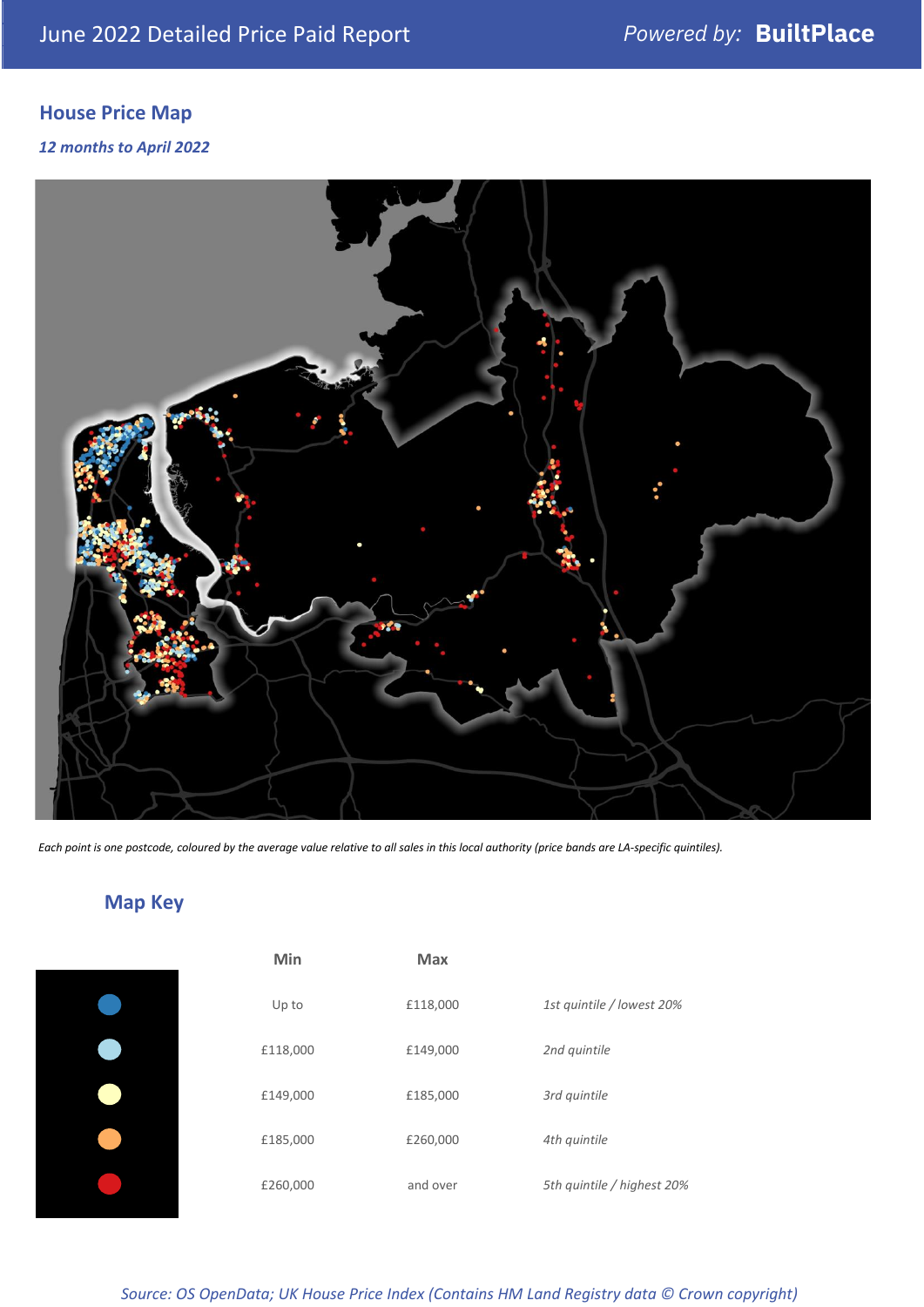# **Average House Price by Property Type**

## *12 months to April 2022*



|                 | <b>New</b>           | <b>Second hand</b> |  |  |
|-----------------|----------------------|--------------------|--|--|
| <b>Flat</b>     | No recorded<br>sales | £102,485           |  |  |
| <b>Terraced</b> | £120,035             | £134,745           |  |  |
| Semi-detached   | £153,838             | £172,169           |  |  |
| <b>Detached</b> | £321,098             | £316,942           |  |  |

## **House Price Distribution by Year**

*All properties, by price band and calendar year (2020 = year to date)*

|                    | 1997 | 2002 | 2007 | 2012 | 2017 | 2019 | 2020 |
|--------------------|------|------|------|------|------|------|------|
| <b>Under £100k</b> | 91%  | 69%  | 14%  | 25%  | 17%  | 13%  | 11%  |
| £100-200k          | 9%   | 26%  | 63%  | 55%  | 58%  | 52%  | 56%  |
| £200-300k          | 0%   | 4%   | 16%  | 15%  | 17%  | 20%  | 21%  |
| £300-400k          | 0%   | 0%   | 4%   | 3%   | 6%   | 8%   | 8%   |
| £400-500k          | 0%   | 0%   | 2%   | 1%   | 2%   | 4%   | 1%   |
| £500k-1m           | 0%   | 0%   | 1%   | 1%   | 1%   | 2%   | 3%   |
| £1-2m              | 0%   | 0%   | 0%   | 0%   | 0%   | 0%   | 0%   |
| <b>Over £2m</b>    | 0%   | 0%   | 0%   | 0%   | 0%   | 0%   | 0%   |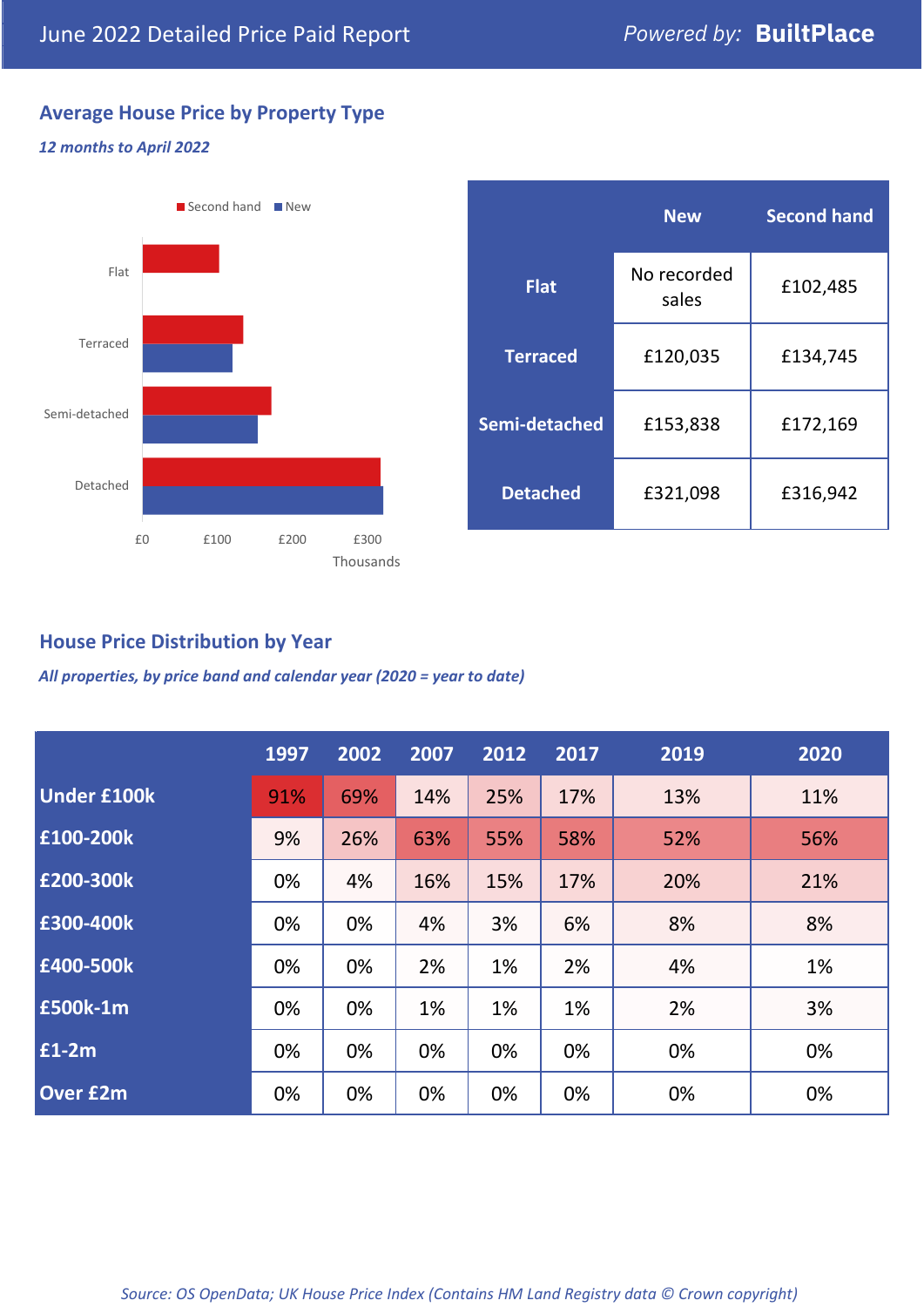## **Transactions (February 2022 data)**

*Annual Transactions, Indexed (2001-05 average = 100)*



There were 2,308 transactions in Wyre during the 12 months to February 2022. This is 83% of the average from 2001-05 and suggests activity is below pre-downturn levels.

Transactions in Wyre have grown by 30.2% since 2014, compared to changes of +3.4% for North West and -7.7% for England.



#### *Cash and New Build Sales as % of Total, by Year*

*Note: The data on this page EXCLUDES transactions identified as transfers under a power of sale/repossessions, buy-to-lets (where they can be identified by a mortgage), and transfers to non-private individuals - i.e. it comprises only Land Registry 'A' data.*